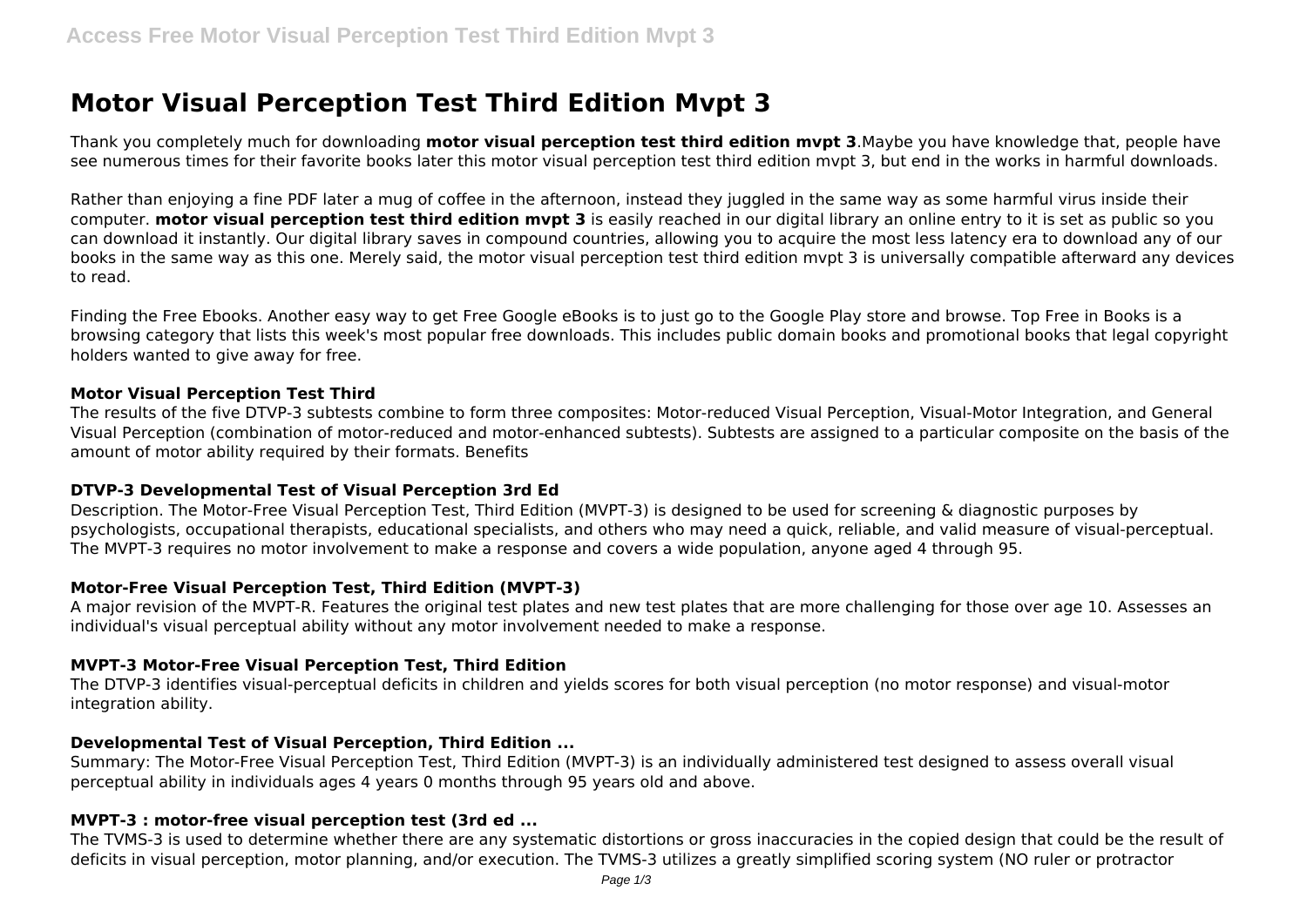needed!).

## **Test of Visual Motor Skills - 3rd Edition (TVMS-3)**

"Motor-Free Visual Perception Test-Revised: an Overview and Critique." The British Journal of Occupational Therapy 66(4): 159-167. Cate, Y. and Richards, L. (2000). "Relationship between performance on tests of basic visual functions and visual-perceptual processing in persons after brain injury." Am J Occup Ther 54(3): 326-334.

## **Motor-free Visual Perception Test | RehabMeasures Database**

The Motor-Free Visual Perception Test, Third Edition (MVPT-3) assesses an individual's visual perceptual ability--with no motor involvement needed to make a response. It is especially useful with those who may have learning, motor, or cognitive disabilities. Test norms are based on a nationally representative sample.

## **Visual Perceptual & Visual Motor Evaluations | Irvine ...**

With its easy, motor-free response format, the MVPT-4 assesses visual perception and is especially helpful with those who may have learning, physical, or cognitive disabilities. This test can be used for screening, diagnosis, treatment planning, or research by educators, psychologists, occupational therapists, optometrists, and others who need a quick, accurate measure of visual–perceptual skills.

# **(MVPT-4) Motor-Free Visual Perception Test-4 | WPS**

The Motor-Free Visual Perception Test (MVPT) is a widely used, standardized test of visual perception. Unlike other typical visual perception measures, this measure is meant to assess visual perception independent of motor ability.

## **In Depth Review of the Motor-Free Visual Perception Test ...**

The TVPS-3 is an easy-to-use assessment to determine a child's visual perceptual strengths and weaknesses. Visual perception is an important ability that enables one to make sense out of what is seen (in contrast to visual acuity tests that determine just that something was seen by the individual). The TVPS-3 includes the following subtests:

## **(TVPS-3) Test of Visual-Perceptual Skills (non-motor ...**

Developmental Test of Visual Perception – 3rd Edition. Occupational Therapists will use these evaluations and assessments to discover what may be causing a child's visual perception challenges and then create goals and a plan of care based on those goals.

# **What is Visual Perception? | Growing Hands-On Kids**

The most recent revision of Marianne Frostig's popular Developmental Test of Visual Perception, the DTVP-3 offers a useful measure of visual perception and visual-motor integration skills in children.

# **Development Test of Visual Perception, 3rd Edition | PAR**

The Motor-Free Visual Perception Test, Third Edition (MVPT-3) is a 65-item test that is designed to assess overall visual perceptual ability without requiring the use of motor responses. According to the manual, the MVPT-3 is an alternative to commonly used measures of visual perception that require examin- ees to draw or copy figures.

# **Motor-Free Visual Perception Test, Third Edition [ 152 ]**